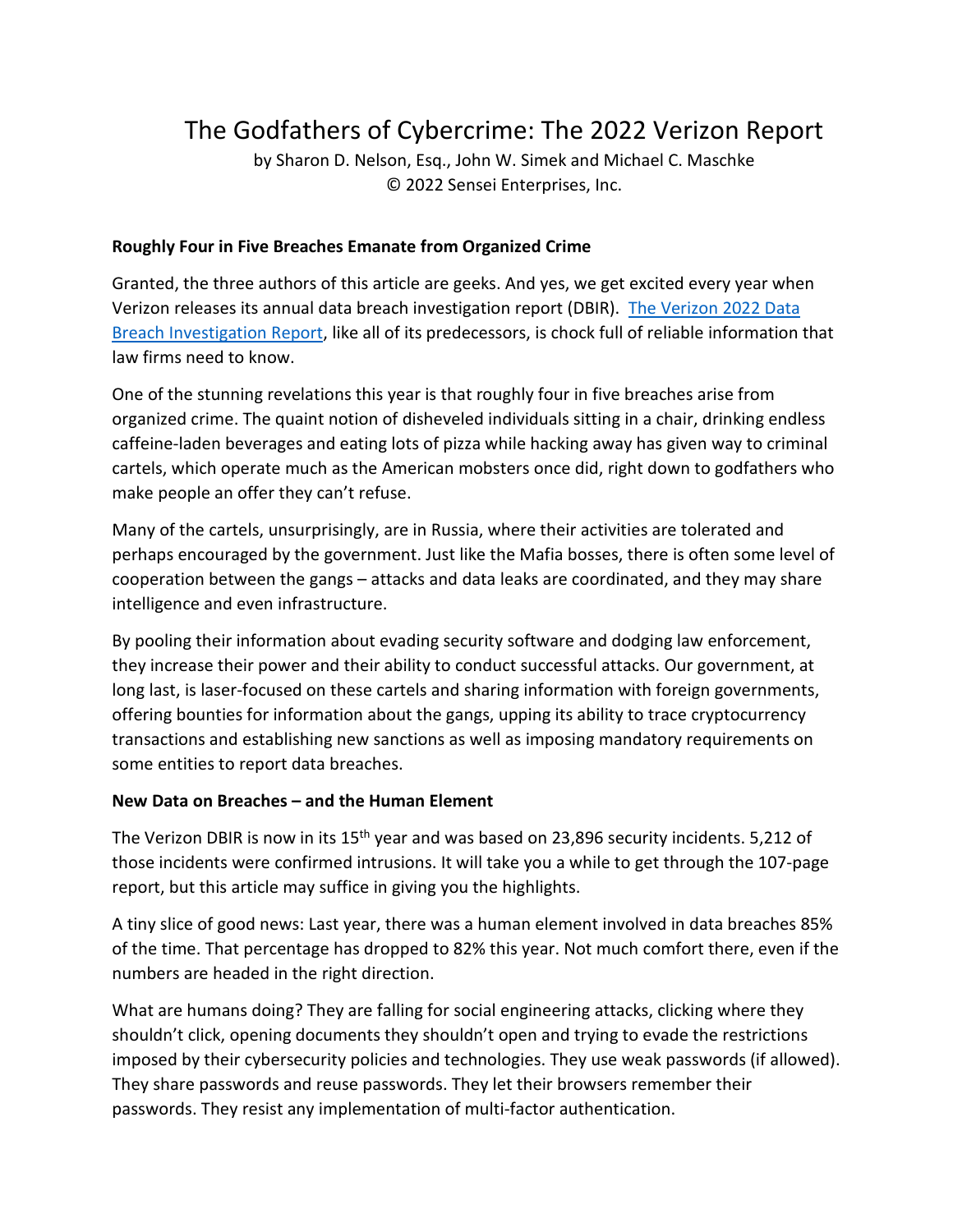Notably, humans misconfigure cloud storage. Typically, a cloud breach is not the cloud's fault – a user configures things incorrectly and thereby issues an engraved invitation to the hacker world.

The list of human mistakes is truly endless. This is one reason why security awareness training is so vital – particularly for law firms, who hold the confidential data of many people and entities.

## **Insiders or Outsiders?**

As the report notes, it is common to see stories about the prevalence of insider attacks. However, the statistics don't bear out that prevalence. Nearly three out of four cases exhibited evidence of the attack coming from an outside source. Internal sources accounted for only 18% of incidents.

While we find that statistic creditable, we note (as the report itself does) that insiders are sometimes very adept at keeping their malicious activity hidden!

### **Ransomware Stats**

Law firms, like all other entities, have been targeted by ransomware gangs. Ransomware made up 25% of security incidents between November 1, 2020 and October 31, 2021 and was used in 70% of all malware infections.

How do they get through our defenses? They steal credentials or buy them on the dark web. They use phishing attacks and they exploit vulnerabilities.

Seventy five percent of ransomware incidents involved an intrusion exploiting desktop-sharing software (40%) or email (35%).

Perhaps the most dire warning emanates from the fact that ransomware attacks increased 13% year over year. That represents a larger increase than the previous five years combined. And still the hits keep coming.

Though law firms have heightened their defenses, the ransomware gangs have gotten smarter too, so we play an endless cat and mouse game, in which the mouse often, but not always, evades the cat.

# **Money Makes the World Go Round**

Money makes the world go round as the song from "Cabaret" points out. So it is unsurprising that the report found that the motive in 89% of breaches was financial and 11% was espionage, perhaps a tribute to our troubled times. National-state affiliated cyber attacks continue to increase in sophistication.

While we are following a "Shields Up!" defense strategy as a country, we were late to the game – hopefully not so late that we cannot catch up. And as we remind lawyers all the time, law firms are a "one stop shop" for cybercriminals because they hold the data of so many entities.